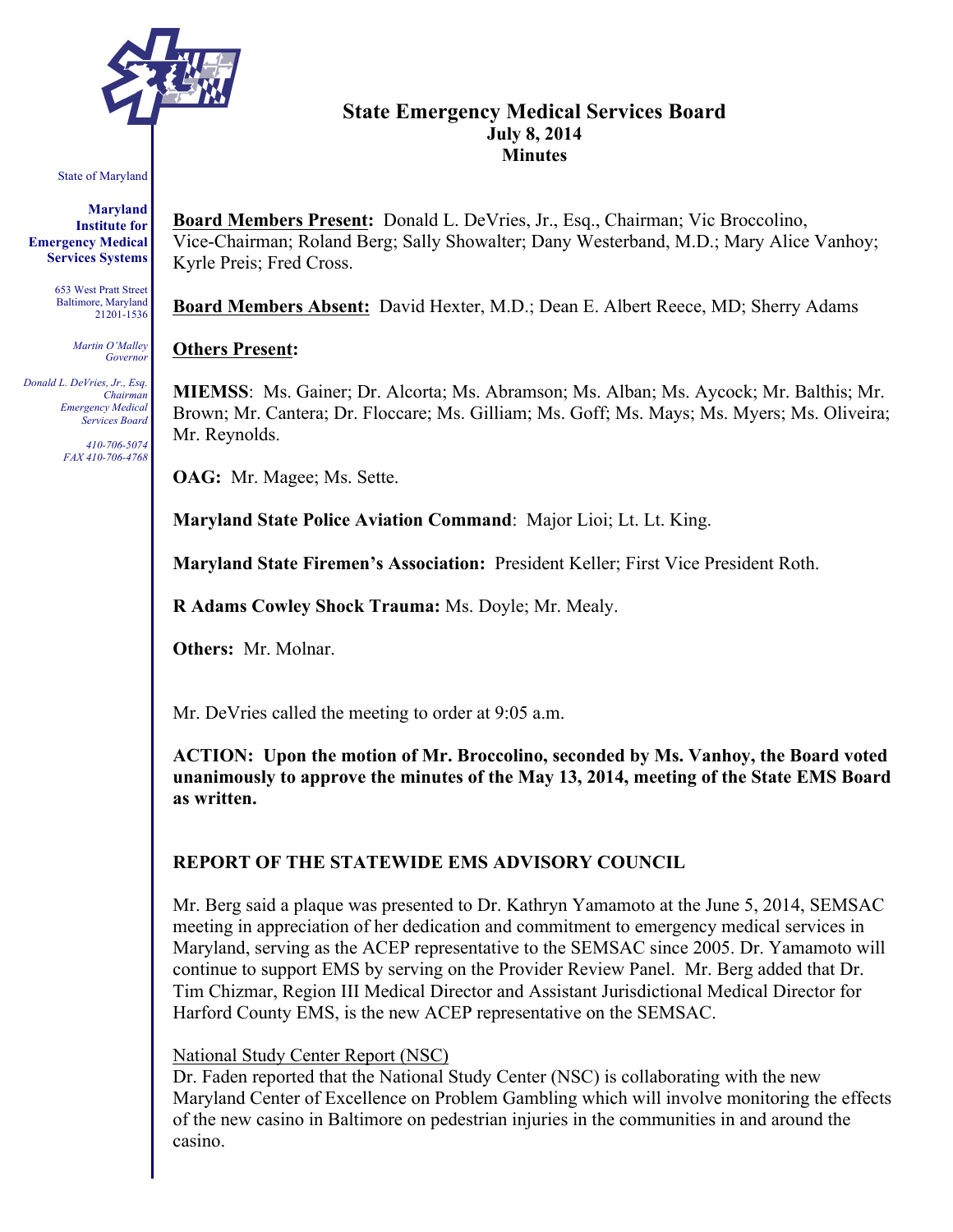Dr. Faden said the NSC submitted a grant proposal to the National Highway Traffic Safety Administration to develop a training module for Advanced Automatic Collision Notification (AACN). If awarded, the NSC will work with MIEMSS and the National Association of State EMS Officials (NASEMSO) over a two year period developing a training module for State EMS Medical Directors and other prehospital care providers.

### Ambulance Strike Teams

Mr. Linthicum gave an update on the Ambulance Strike Team and said there are currently four to five Ambulance Strike Teams in various stages of development. The Ambulance Strike Team Committee is working to firm up these teams with the goal of having ten pre-designated Ambulance Strike Teams in Maryland.

### Active Assailant Incident Workgroup

Mr. Donohue gave an update on the Maryland Active Assailant Incident Workgroup and provided a copy of the "Guidance to First Responders for the Active Assailant Incident" document that was published for comment on June 6, 2014. The 30-day comment period ended on July 7, 2014.

### Emergency Vehicle Crash Data

Mr. Gianni from the Highway Safety Office gave an overview of crash trends from 2009 through 2013 in Maryland that included information on Emergency Vehicle Crash Trends (Ambulance, Fire and Police).

### Voluntary Ambulance Inspection Program (VAIP)

Mr. Berg said the SEMSAC approved the Voluntary Ambulance Inspection Program (VAIP) for 2014 with one amendment. Mr. Berg added the VAIP would be presented for action to the Board under New Business.

### Equipment Standards for EMS Transport Units and Chase Cars

Mr. Berg said the SEMSAC is forming a workgroup to study the potentiality of equipment standards for Ambulances and ALS Chase Vehicles. Mr. Simonds has agreed to Chair the workgroup which will include representatives from State, Regional and Jurisdictional Medical Directors, the Jurisdictional Advisory Council, the Maryland State Fireman's Association and various county organizations.

# **MIEMSS REPORT**

Ms. Gainer recognized Past President Jackie Olson for a successful year as President of the MSFA and congratulated President Keller on his recent election as President of the MSFA. Ms. Gainer also congratulated First Vice President Johnie F. Roth, Jr. and Second Vice President Mike Davis, on their election to MSFA leadership roles.

### SYSCOM/EMRC Upgrade

Ms. Gainer said construction for the upgrades to SYSCOM/EMRC began on Monday, June 23, 2014. Ms. Gainer said Mr. Balthis and Ms. Alban will update the Board on the status of the renovations under Old Business.

### Guidance to First Responders for the Active Assailant Incident

Ms. Gainer said the guidance document grew out of efforts by the Governor's Office of Homeland Security, MIEMSS and the Maryland Department of the State Police, which convened the Maryland Active Assailant Interdisciplinary Work Group to develop guidance for county and local jurisdictions.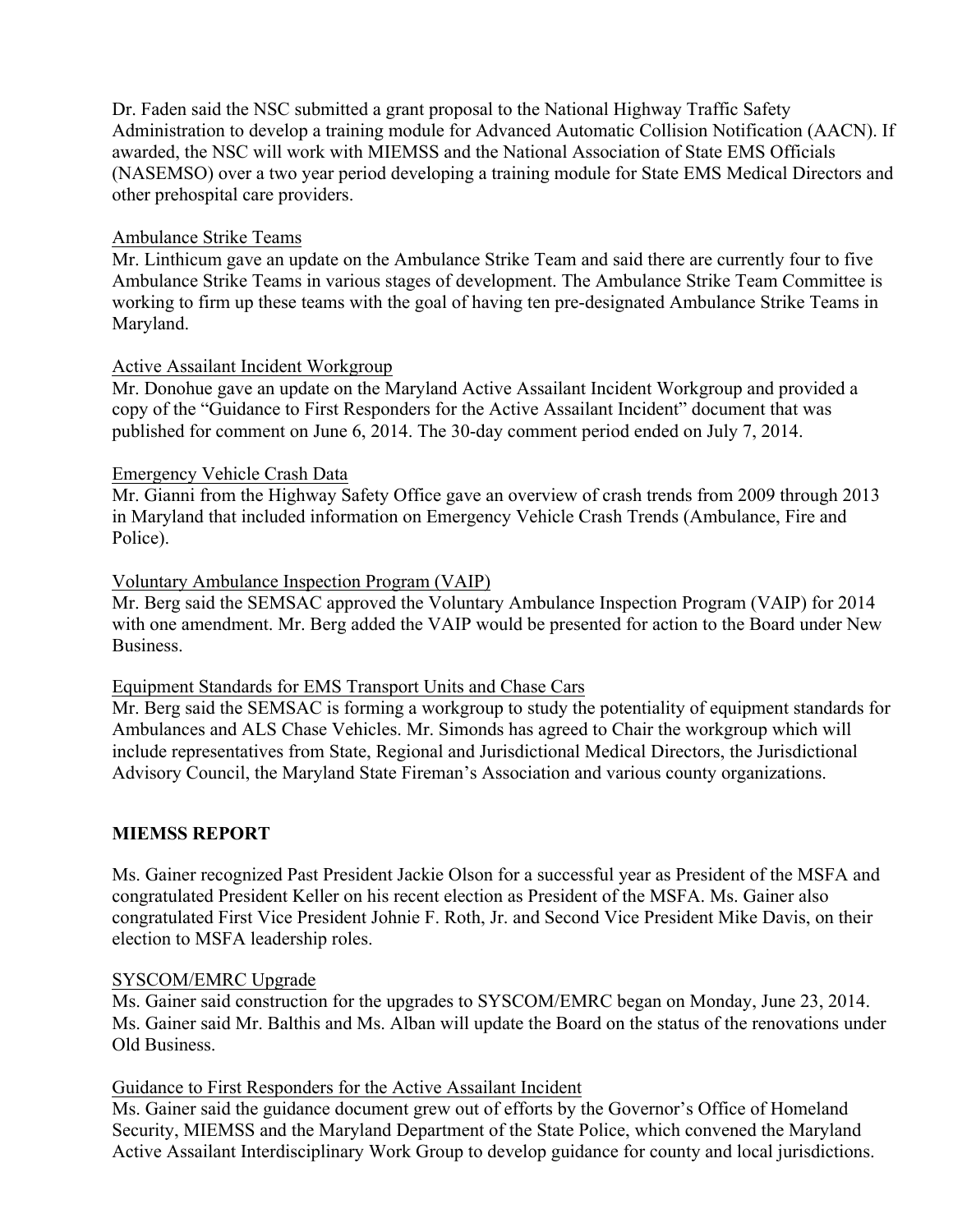MIEMSS continues to work with the Active Assailant Workgroup to review and incorporate proposed changes from the comment period into the guidance document.

### EMS Plan

Ms. Gainer said the MIEMSS staff has completed review and incorporation of suggested changes from submitted comments received about the draft EMS Plan. Ms. Gainer said she anticipates presenting the final draft to the EMS Board at the August 2014 meeting, with a request for final approval at the September 2014 EMS Board meeting.

### Back up Commercial Air Services

MIEMSS is working on a report requested by the Joint Chairmen regarding payment for patient scene helicopter transport provided by a back-up commercial air ambulance service. The report is due by December 1, 2014.

### Executive Order

Ms. Gainer said Dr. Alcorta will be participating on the Overdose Prevention Council formed by Executive Order to counter an increase in the number of heroin overdose deaths. To address the epidemic, the Council will advise and assist in establishing a coordinated, statewide effort to reduce the number of fatal and non-fatal heroin overdoses in Maryland.

### Licensure & Certification

The office of Licensure and Certification has completed the annual provider renewal process. As of July 1, 2014, there are 26,771 certified or licensed EMS providers in Maryland.

| EMD:                 | 1,113  |
|----------------------|--------|
| First Responder/EMR: | 2,822  |
| EMT:                 | 18,848 |
| <b>CRT99:</b>        | 781    |
| Paramedic:           | 3,207  |

Implementation of National Registry Testing for EMTs will begin with the fall semester classes.

State Office of Commercial Ambulance Licensing and Regulation (SOCALR) SOCALR has completed the annual inspection and license renewal process.

# **R ADAMS COWLEY SHOCK TRAUMA CENTER REPORT (RACSTC)**

Ms. Doyle introduced Mr. Darryl Mealy who reported that work has begun on the Fire Marshall's requested upgrade in fire suppression tanks on the new helipad. Mr. Mealy added that a membrane is being placed over the concrete. All work will be reviewed by an independent contractor. The new helipad should be operational in two to three months. Ms. Doyle said the current helipad will still be the primary helipad used.

Dr. Westerband arrived at approximately 9:30 am.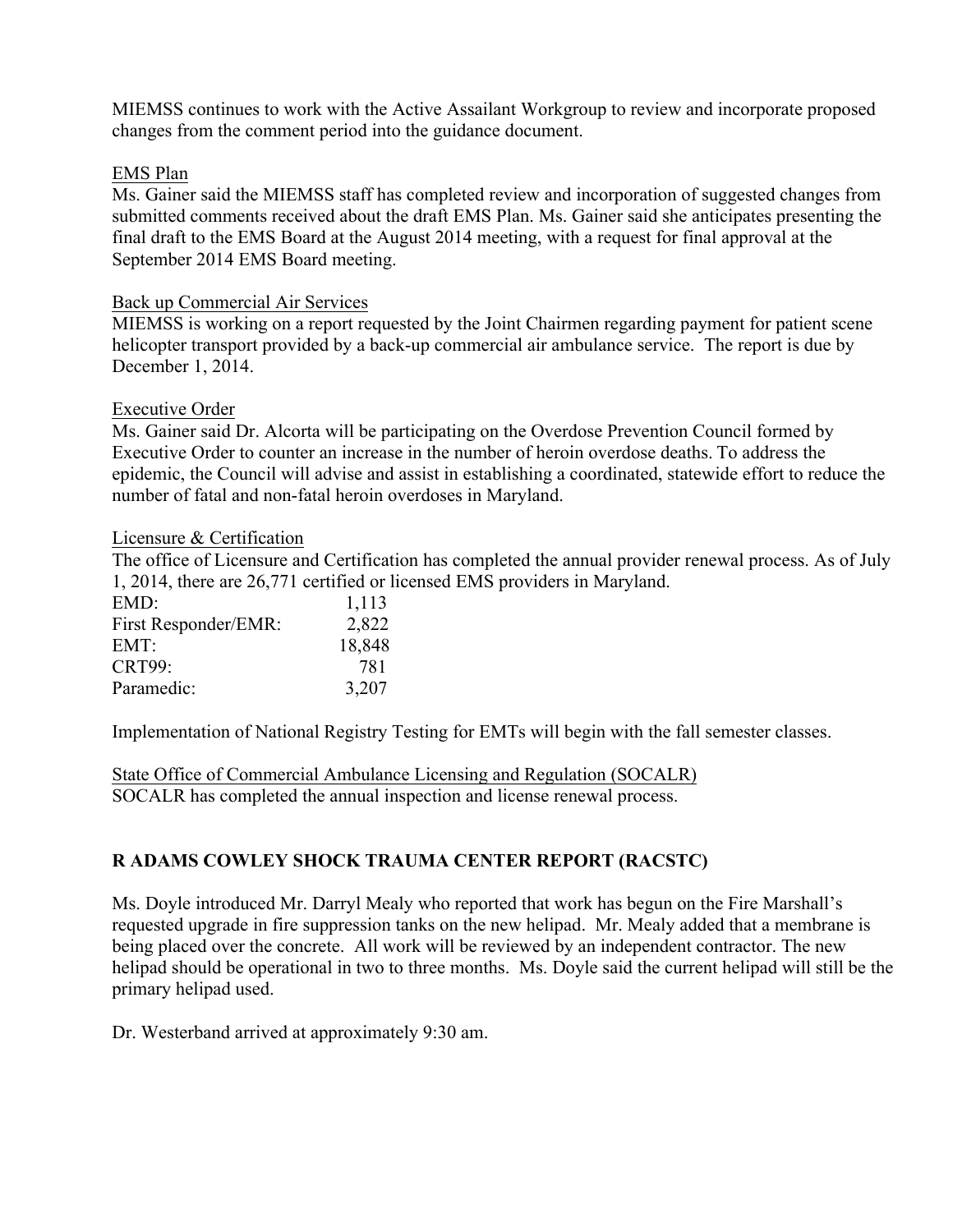# **MSP AVIATION COMMAND UPDATE**

### AW139 Transition Plan.

Major Lioi said the recent report by WBAL stating that MSPAC had been approached to sell the helicopter were not true.

Major Lioi submitted a written report and highlighted the AW139 Transition Plan. Five sections, Trooper 3 (Frederick), Trooper 6 (Easton), Trooper 4 (Salisbury), Trooper 7 (Southern Maryland), and Trooper 2 (Andrews) have completed the transition to the new AW139 helicopters. Major Lioi invited the Board to the celebration and ribbon cutting of Trooper 2 on August 5, 2014 at FedEx Field.

### Second in Command (SIC)

Major Lioi said all ten PINs approved in November 2013 have been filled. The MSP Personnel Unit has begun the review of over 150 applications and will begin selection for interviews to fill the ten PINs allotted in FY15.

Major Lioi said the last helicopter is due to be delivered by Augusta by the last week in July 2014.

Major Lioi added that preparation for the sale of the Dauphines will begin when Trooper 1 begins the transition to the AW139. It is anticipated this will occur by October 2014.

# **MARYLAND STATE FIREMAN'S ASSOCIATION (MSFA) UPDATE**

Mr. DeVries welcomed President Keller and congratulated him on his election to President of the MSFA. Mr. DeVries also congratulated Mr. Roth and Mr. Davis on their election to  $1<sup>st</sup>$  and  $2<sup>nd</sup>$  Vice President respectively. President Keller said that the MSFA leadership will not be able to attend the June EMS Board meeting as they will be attending the Maryland Municipal League conference in Ocean City, MD.

President Keller thanked the EMS Board and EMSOF Partners for their continued support. President Keller added a special thanks to MIEMSS and Jim Brown for supporting the MSFA during convention and throughout the year.

President Keller said that the "Hands on Training" at the MSFA Convention was well-received and requests were received for more EMS training.

President Keller said the Cumberland Valley Fireman's Association meeting will be held August 4, 2014

The MSFA Executive Committee will be meeting on August 24, 2014, in Williamsport. Topics of discussion will include a briefing on the Charles Riley Fund by Chip Riley, a possible tour of the Washington County Children's Village, and a possible presentation on Texting and Driving.

On July 3, 2014, Senator Mikulski announced the awarding of the "Safer Grant" to the MSFA and the Maryland Fire Chiefs. A meeting has been set to discuss the parameters for execution of the grant.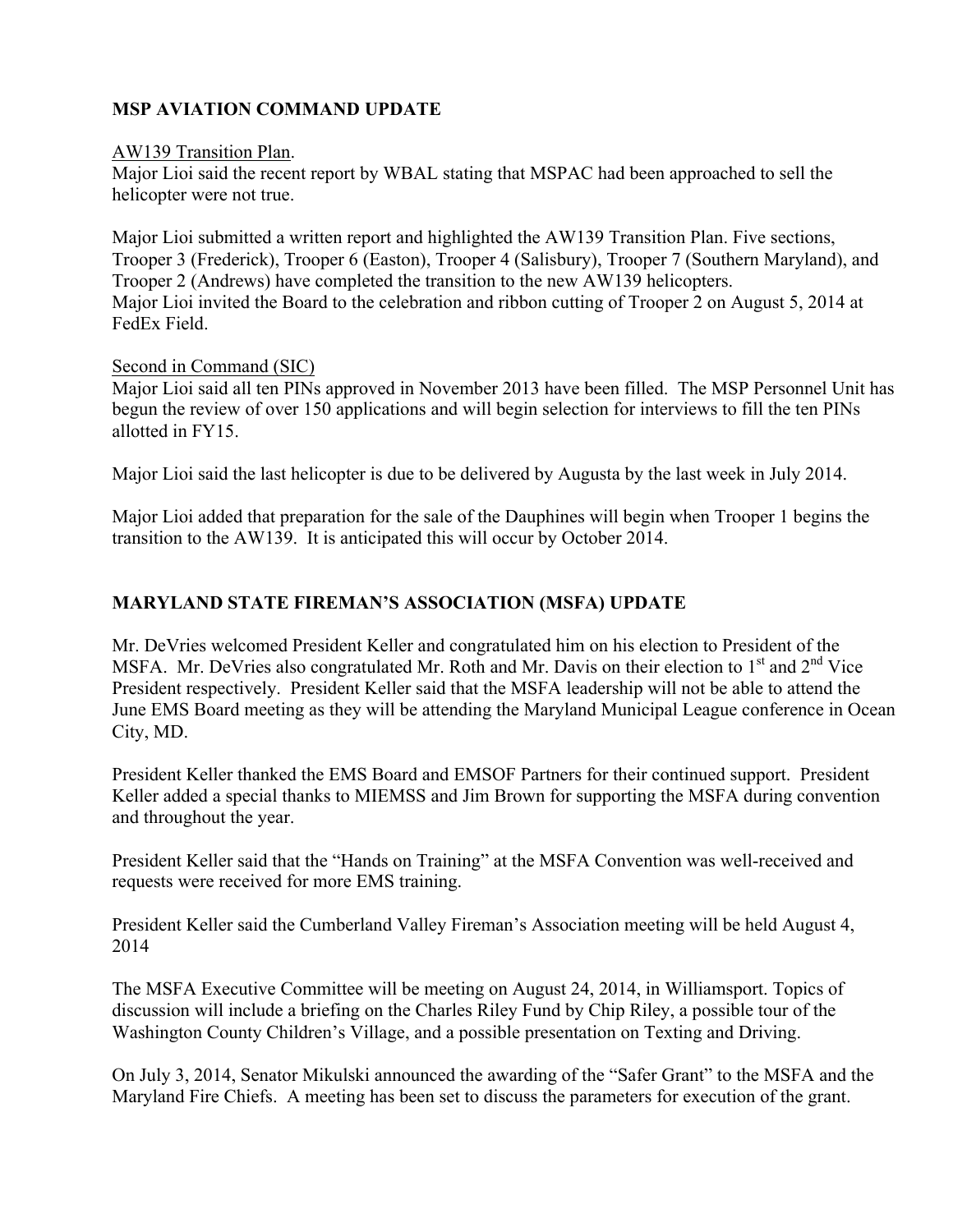# **OLD BUSINESS**

# SYSCOM/EMRC Upgrade

Mr. Balthis and Ms. Alban briefed the Board on the upgrade. Mr. Balthis said that MIEMSS secured the services of DiDonato Consulting Services (DCS), a veteran telecommunications design firm, under the State's Two-Way Radio Master Contract, to provide a comprehensive redesign of the SYSCOM / EMRC facility including telecommunications connectivity, as well as mechanical, electrical and fire suppression systems.

Originally, MIEMSS expected to relocate communications operations to another facility during the renovations. However, Motorola, the Maryland FiRST 700 MHz contractor, provided MIEMSS with a more aggressive installation schedule which required MIEMSS to maintain current operations in the communications center while the renovations are underway. A backup SYSCOM Center has been established in room 534 at MIEMSS.

Mr. Balthis said the risks associated with the renovation have been assessed, and a Mitigation Plan has been written. MIEMSS is conducting weekly meetings with the Project Team which includes the Acting Executive Directors, SYSCOM/EMRC reps, MSPAC, and the construction manager. All "construction" concerns, plans, review and exercise back-up options (MEMA, STC Backup center, Sat phones, etc.) are addressed.

Ms. Alban said all construction staff has been issued either IDs. The official work hours are 7:00 AM to 3:30 PM, with some sub-contractors arriving earlier to off load tools and equipment. The security staff at the front door has been instructed to pay strict attention to those coming in the front door.

Ms. Alban added that it has been requested that no one park in the front of the building even to load or unload, if possible, as there are ongoing construction deliveries. The security guard has been made aware that this is a loading zone for the construction trades only. It has also been requested that during the construction phase, all tours and visitors to SYSCOM/EMRC be discontinued, and the construction zone be avoided as much as possible.

Ms. Alban provided a screen shot of the overall SYSCOM/EMRC design as well as a computer aided design drawing of the consoles.

# **NEW BUSINESS**

### Research Protocol: EMS Linkage to Addiction Treatment

Dr. Alcorta submitted the proposed protocol, the IRB approval, IRB amendment and the IRB extension for the protocol to the Board. He said the overall study goal is to link at risk prehospital patients to available substance abuse resources within the community. Participating Paramedics must complete a training curriculum that reviews the epidemiology of addiction and instructs health care providers on brief, targeted intervention techniques. The study was specifically structured not to interfere with general patient care or other treatment interventions. Screening questions take place after the completion of the assessment and treatment related tasks.

### **ACTION: Upon the motion of Mr. Berg, which was seconded by Ms. Vanhoy, the Board unanimously approved the Research Protocol: EMS Linkage to Addiction Treatment.**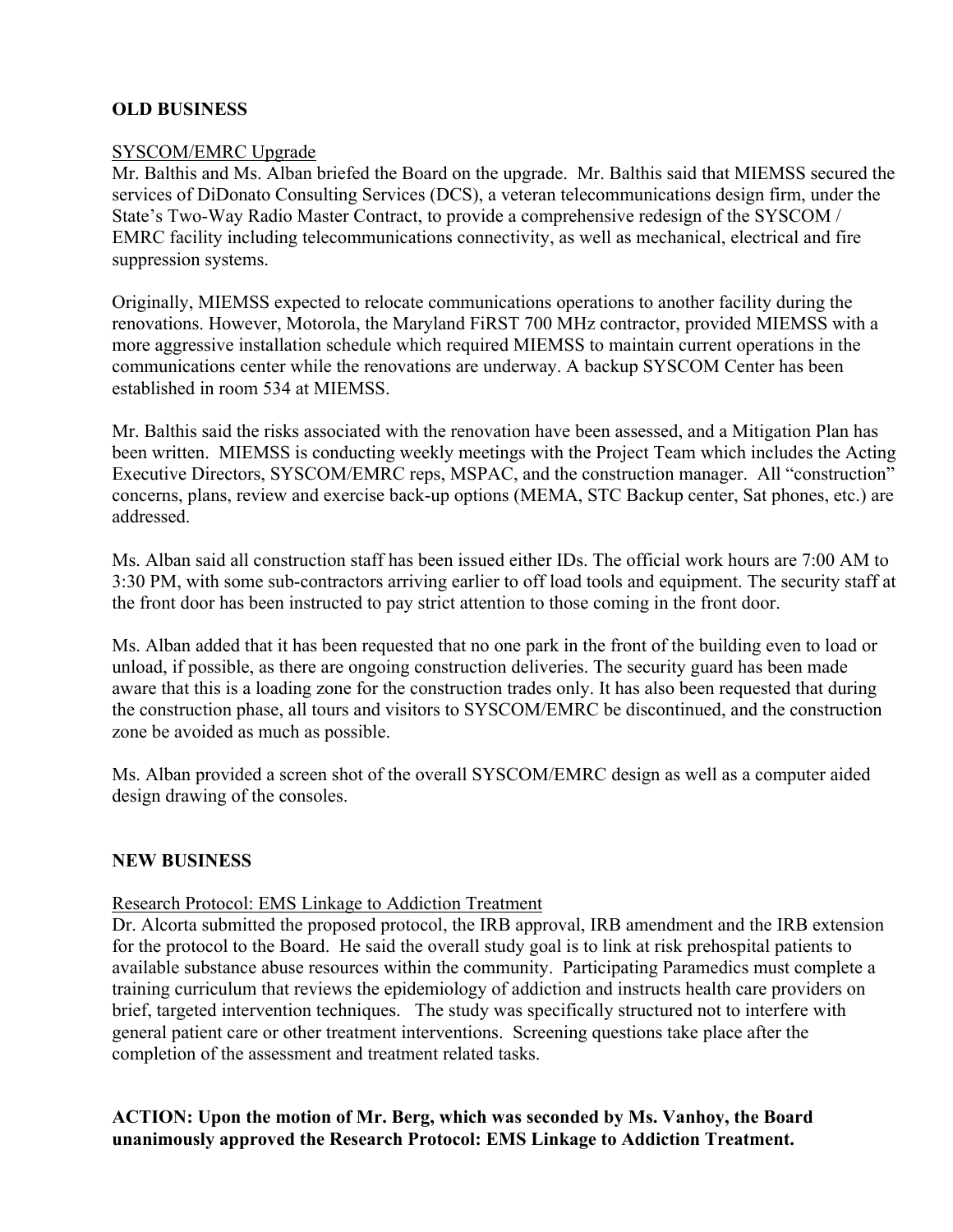# Mobile Integrated Community Health Pilot Program

Dr. Alcorta submitted a written description and gave an overall briefing on the Queen Anne's County Mobile Integrated Community Health Pilot Program. Dr. Alcorta said the pilot protocol seeks to address community-wide fragmented access to healthcare by identifying those individuals who frequently utilize 911 for non-life threatening or medical reasons. A nurse practitioner will have oversight of the program and Dr. Ciatola, Jurisdictional EMS Medical Director and Queen Anne's County Health Officer, will have medical oversight. Only paid Queen Anne's County career Paramedics will participate. This protocol will be submitted to the Protocol Review Committee on July 9, 2014.

### Voluntary Ambulance Inspection Program (VAIP)

Mr. Berg submitted the 2014 VAIP approved by the SEMSAC with one amendment to make optional for BLS First Responder units adult and child epinephrine auto injectors. Dr. Alcorta advised the Board of the probable approval by the Protocol Review Committee (July 9, 2014) to allow alternative epinephrine administration, with additional education, by BLS providers to adults and children.

The Board discussed the need for epinephrine in the EMS formulary and the effect of the sharp increase in the cost of auto injectors.

**Upon the motion of Ms. Vanhoy, seconded by Mr. Broccolino, the Board unanimously accepted the VAIP as approved by SEMSAC except that BLS transport units are required to carry epinephrine in one of the following forms: the auto injector, preloaded syringe or in vials after completion of approved education and that the VAIP as amended and approved shall be effective July 10, 2014.**

# **Upon the motion of Mr. Broccolino, which was seconded by Mr. Berg, the Board adjourned to Closed Session.**

The purpose of the closed session was to carry out administrative functions under State Government Article §10-502 (b), to obtain legal advice from counsel under State Government Article § 10-508 (a) (7), and to discuss certain site reviews and maintain certain records and information in confidence as required by Health Occupations Article §14-506 (b) under State Government Article § 10-508 (a) (13).

The closed session was attended by:

**Board Members Present:** Donald L. DeVries, Jr., Esq., Chairman; Vic Broccolino, Vice-Chairman; Roland Berg; Sally Showalter; Dany Westerband, M.D.; Mary Alice Vanhoy; Kyrle Preis; Fred Cross.

**Board Members Absent:** David Hexter, M.D.; Dean E. Albert Reece, MD; Sherry Adams

### **Others Present:**

**MIEMSS**: Ms. Gainer; Dr. Alcorta; Ms. Abramson; Ms. Aycock; Mr. Brown; Dr. Floccare; Ms. Goff; Ms. Mays; Ms. Myers.

**OAG:** Mr. Magee; Ms. Sette.

# **Maryland State Police Aviation Command**: Major Lioi; Lt. Lt. King.

**Others:** Mr. Molnar.